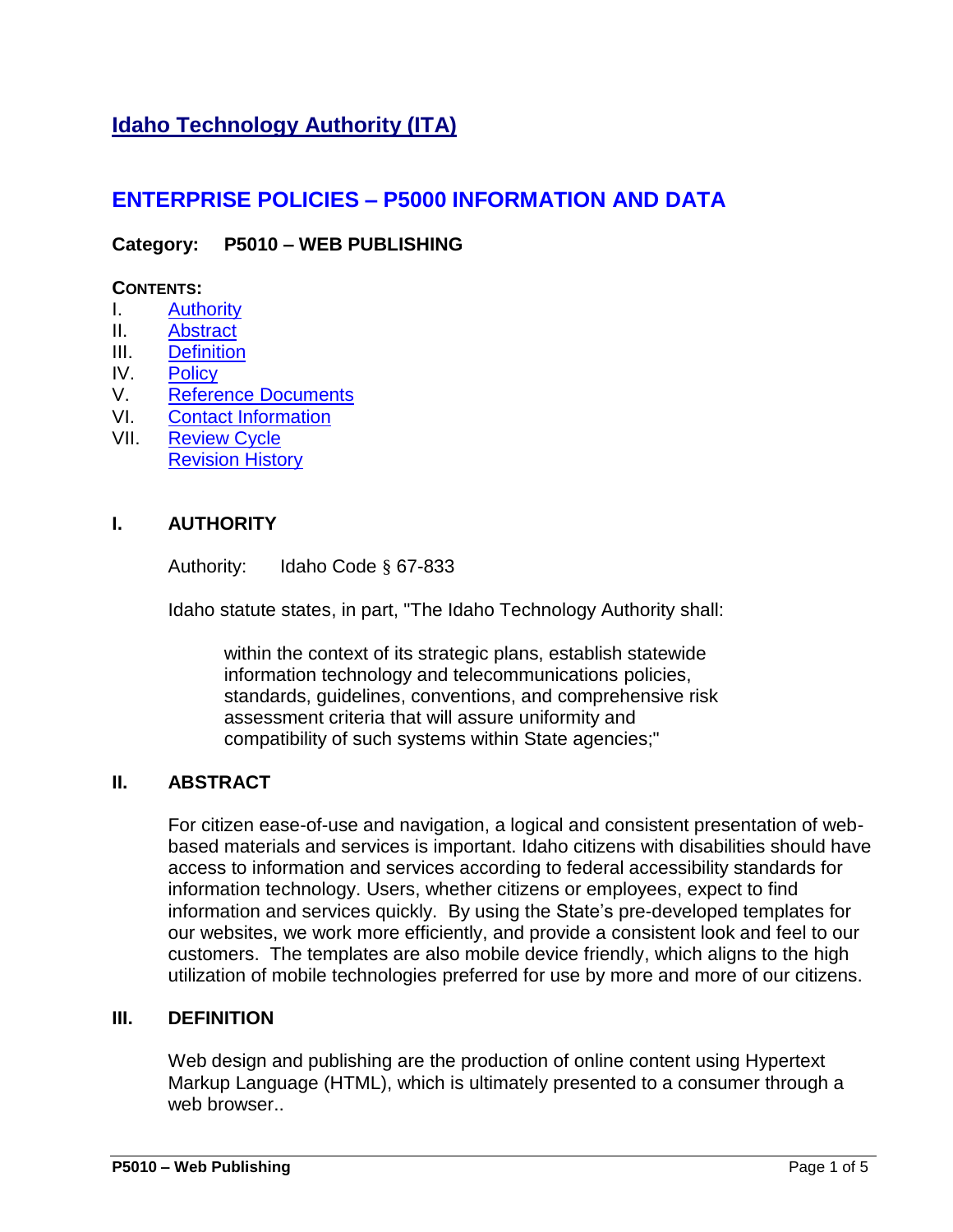## **IV. POLICY**

<span id="page-1-0"></span>The following points apply to all public-facing web pages developed by or for State agencies.

- A. All URL Registrations must have the "Registrant Name" listed as the agency using the address, and must include the phone number of the agency. The registrant and contact information must not be an individual employee or the individual employee's contact information. Other registration information such as "Admin Name", "Tech Name", "Financial Name" and etc. will not be individual, but agency information (i.e. [hostmaster@idaho.gov\)](mailto:hostmaster@idaho.gov).
- B. All hosting services, cloud services, or other accounts must have the agency listed as the owner and controlling entity for the account. The owner and controlling entity must not be an employee or other individual. All contact information must be the agency contact information. Other registration information such as "Admin Name," "Tech Name," "Financial Name," etc. will not be individual, but agency information (i.e. [hostmaster@idaho.gov\)](mailto:hostmaster@idaho.gov).
- C. State Web Design Template Agencies are required to use the State Web Design Template to give all websites of the State of Idaho a consistent look and navigation experience. This consistency will benefit the users of State websites. By using the State's templates, agencies can take advantage of the responsive, mobile friendly design that has been built in specifically to enhance the user's experience on mobile devices.

Fully-coded template files for agency use and other online resources for use by agency webmasters and for people developing websites for State agencies are available at: [http://webmaster.idaho.gov.](http://webmaster.idaho.gov/)

- B. ADA (Americans with Disabilities Act) Compliance is required.
- C. Section 508 of the Workforce Investment Act of 1998 Compliance is required.
- D. World Wide Web Consortium (W3C) Web Content Accessibility Guidelines Must adhere to the guidelines to the fullest extent possible.
- E. HTML Title The HTML title is the title of your page that is displayed for the user. It will be what is used in the favorites/bookmarker of browsers. The HTML title is required.
- F. Metatags Home web pages and lead web pages are required to adhere to the ITA Standard [S4221](http://ita.idaho.gov/psg/s4221.pdf) (Metatags). Other pages should use metatags whenever practical to improve citizen access.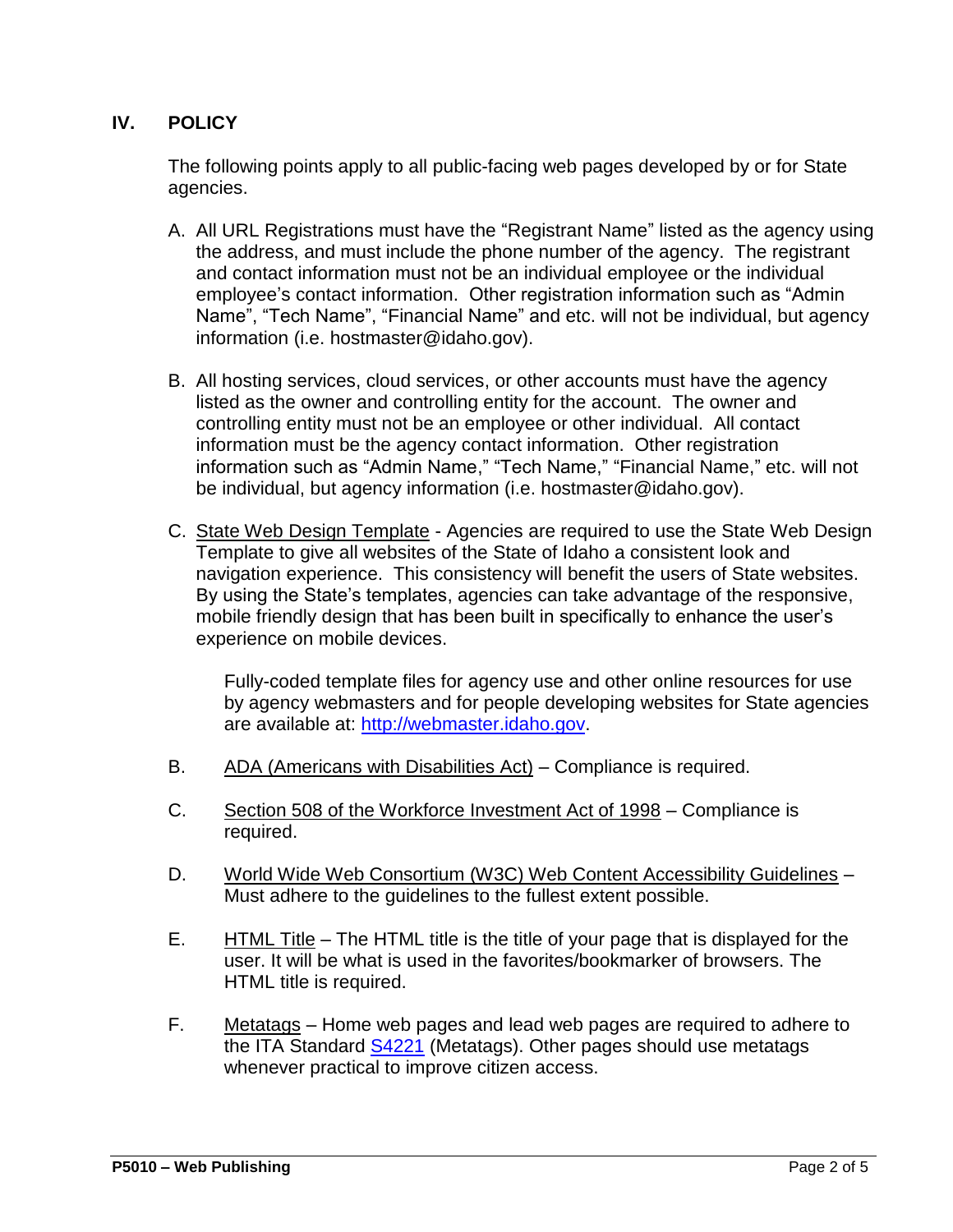- G. Style Standards The style standards of the State of Idaho should apply as detailed in ITA Standard [S5120](http://ita.idaho.gov/psg/s5120.pdf) (Web Publishing).
- H. Contact Information Multi-channel contact information, or a link to such information, must be prominently displayed on home pages and should be included on all web pages. Multi-channel is defined as using two or more of the following: email, telephone, address, fax, contact form, and so forth.
- I. Paid Advertising Paid advertising is not permitted on any State web pages.
- J. Links to External Websites Links to external websites take users to pages that are not necessarily controlled by a State of Idaho entity. Therefore, addition of such links on State of Idaho web pages must only be used with caution. The following rules apply:
	- 1. When linking to websites other than Idaho.gov websites, other .Gov websites, or websites where the content is under a government agency control (examples of this would be a service where the agency controls the content – such as a twitter, YouTube, Flickr or similar account), the links must be clearly denoted, in some fashion, that the user is leaving an Idaho.gov website.
	- 2. Do not embed content from websites that are not under State control.
	- 3. Links to external websites should not be placed on a State of Idaho web page that takes a user to a website that:
		- a. Advocates or opposes any politically, environmentally, or socially controversial subjects, issues, political parties, or individual political candidates for any public office;
		- b. Is disparaging to any person or class of persons;
		- c. Promotes or incites illegal, violent, or socially undesirable conduct;
		- d. Promotes the use or availability of illegal drugs;
		- e. Promotes adult or sexually-oriented entertainment or materials; or
		- f. Has content that knowingly infringes on any trademark, copyright, or patent right(s) of any other person or business.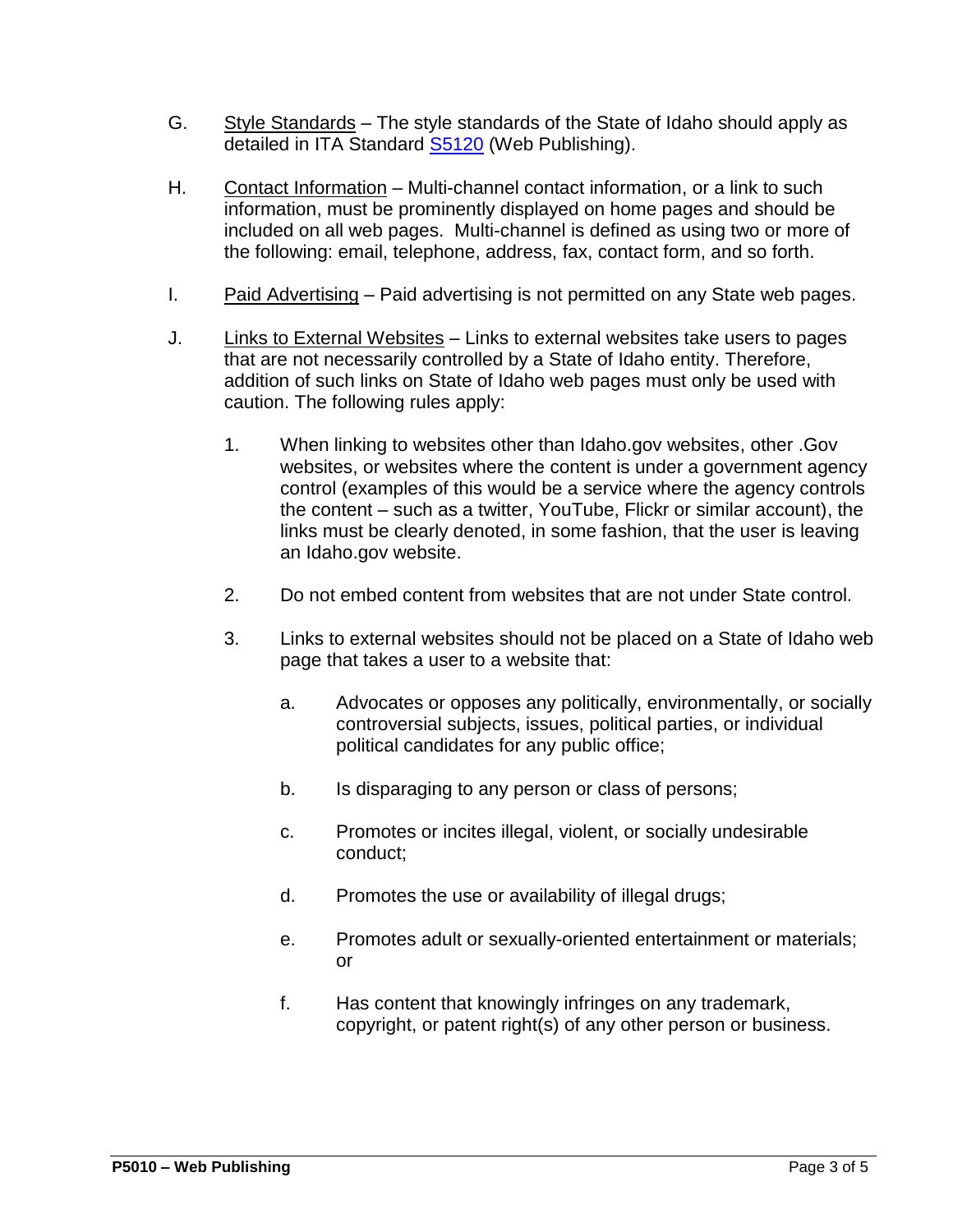- 4. The State provides links to external websites for the benefit and convenience of the user (citizen or employee). No link to an external website shall be placed in exchange for any payment or thing of value.
- 5. As the State has no control over external websites that are subject to change, discovery of any linked website containing the above material must be removed upon discovery.
- K. Web Content The State of Idaho Internet and intranet servers may not be used for storage and/or presentation of the following content:
	- 1. Pornographic materials;
	- 2. Specific, single issue, political materials that have not been prepared by the appropriate State agency;
	- 3. Materials specific to elective campaigns for any individual running for elective office and/or for any political party; or
	- 4. Materials geared toward the advancement of any hate or violence related causes or issues.

#### **V. REFERENCE DOCUMENTS**

<span id="page-3-0"></span>In addition to this policy, the following documents apply:

- A. ITA Policy **P1020** (Idaho.Gov Portal Privacy Notice)
- B. ITA Standard [S4221](https://ita.idaho.gov/psg/s4221.pdf) (Metatags)
- C. ITA Standard **S5120** (Web Publishing)
- <span id="page-3-1"></span>D. ITA Guideline [G310](https://ita.idaho.gov/psg/g310.pdf) (Web Publishing)

## **VI. CONTACT INFORMATION**

For more information, contact the ITA Staff at (208) 605-4064.

#### <span id="page-3-2"></span>**VII. REVIEW CYCLE**

Twelve (12) months

#### <span id="page-3-3"></span>**REVISION HISTORY**

05/30/19 – Revised to modernize Sections II; III; and IV.